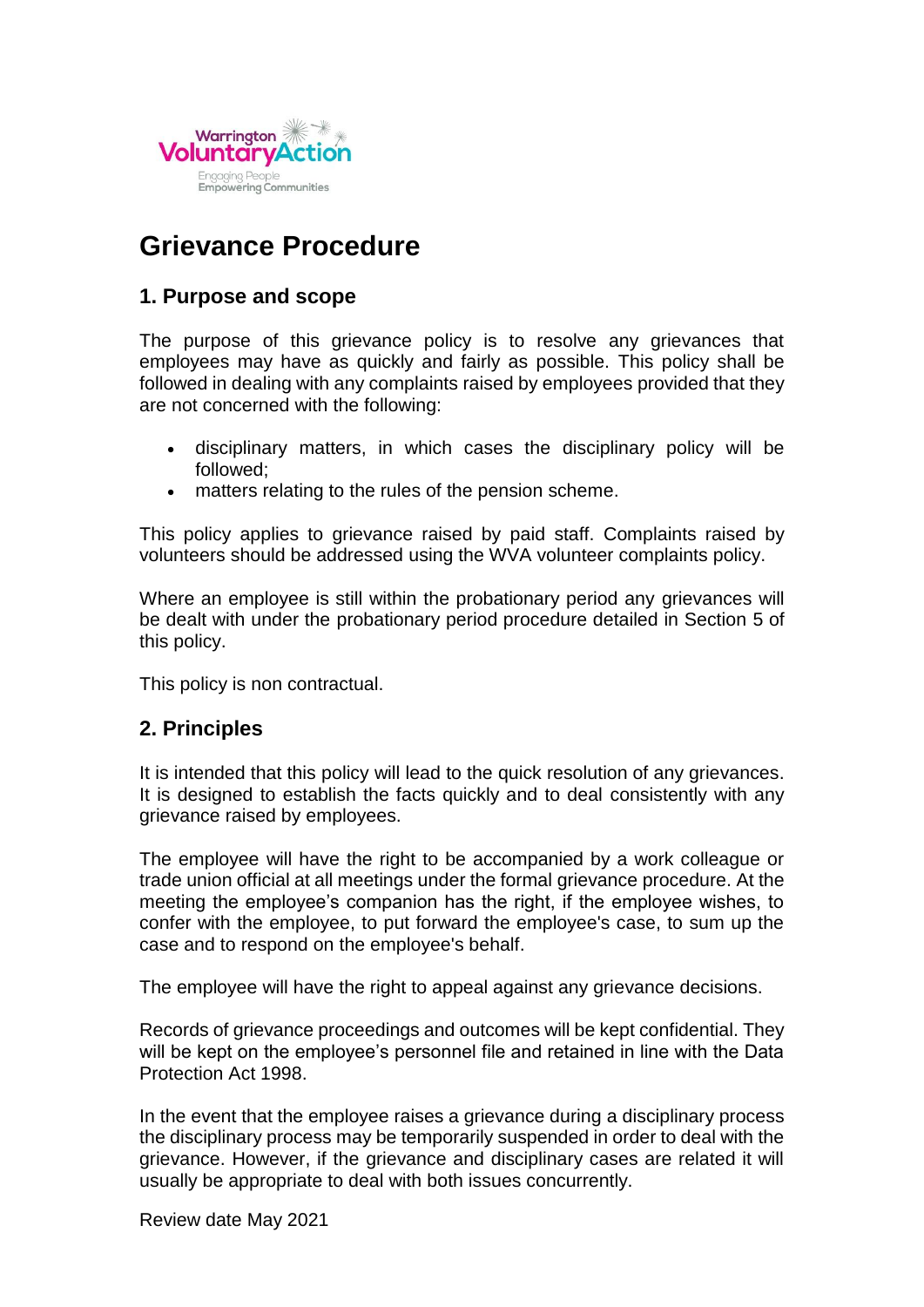Employees should be aware that if they raise grievances which are malicious or without substance disciplinary action may be taken against them.

# **3. Informal stage**

When an employee has a grievance, they should in the first instance raise the grievance informally with their line manager who will discuss the grievance with the employee and try to reach a speedy resolution. The line manager should keep a note of the details of the grievance and of the discussion.

In certain circumstances it may, with mutual agreement, be helpful to consider using an independent third party to help resolve the problem. In some cases an external mediator might be appropriate.

# **4. Formal stage**

Should the matter not be resolved informally the employee should raise the matter formally with their line manager, or if the grievance concerns the line manager the employee should then raise the matter with the next level of management. At this stage the employee should put the grievance in writing stating the grounds for their grievance and the outcome they are seeking.

It may be necessary to raise the matter to a member of the Board of Directors if the matter was raised with the line manager at the informal stage.

In the event that an employee raises a grievance against a Director the grievance should be heard by a separate member of the board of Directors who has had no prior involvement with the issues (for example if the WVA Chief Officer raises a grievance against the Chair it would normally be heard by the vice chair as long as they had had no prior involvement in the issues).

In exceptional circumstances it may be necessary to use members of a trustee board from an agreed and appropriate organisation if it is not possible to follow the procedure internally. Any person appointed under this procedure shall be deemed to have delegated authority from the trustee board.

#### **Meeting**

The Chair of the Board should consider, in light of the nature of the grievance, whether any investigation is necessary. The Chief Officer will then, without undue delay, arrange a meeting with the employee. The employee has the right to be accompanied at the meeting by a workplace colleague or trade union official. The purpose of the meeting is to listen to and understand the nature of the grievance and how it might be resolved. Consideration should be given to adjourning the meeting if any further investigation is necessary.

Where practicable, the employee will be given 48 hours' notice of any grievance meeting and they must take all reasonable steps to attend.